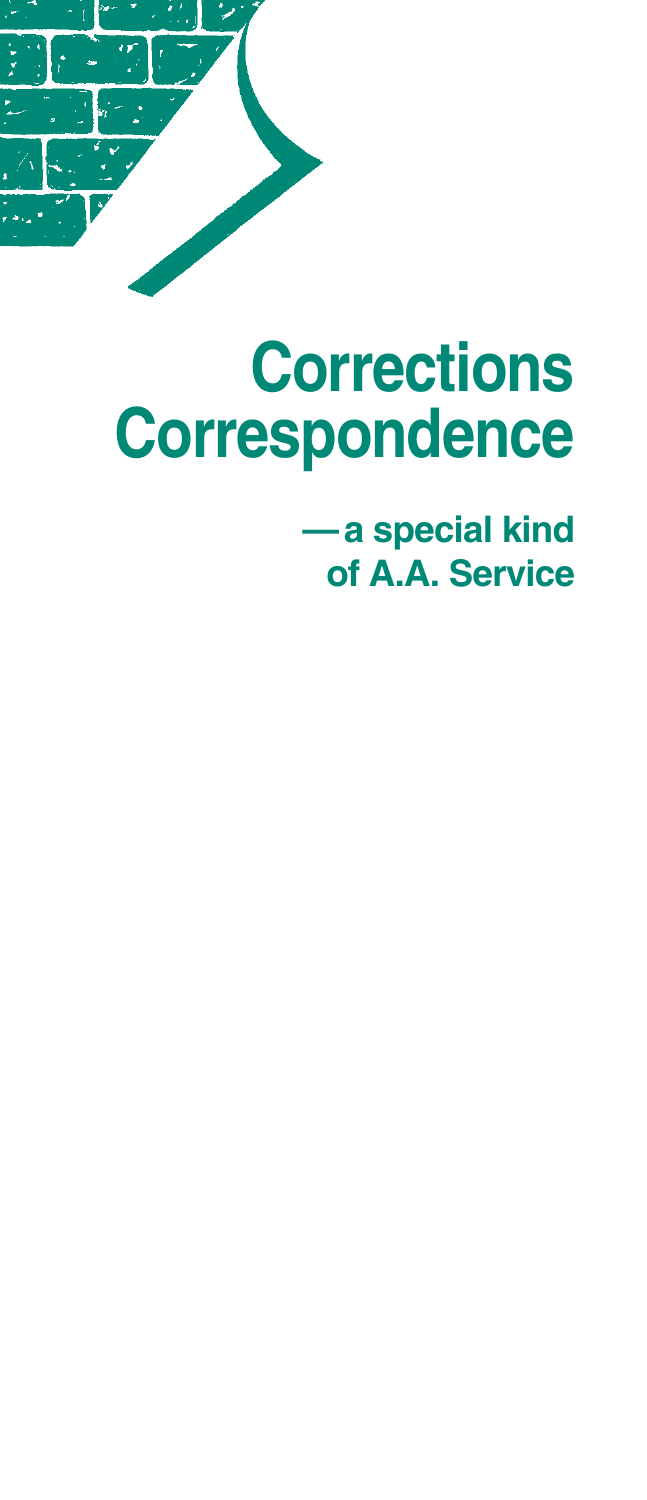## Corrections Correspondence

## —a special kind of A.A. Service

*I know how important our Twelfth Step work is and I enjoy writing to men who are locked up. It is one of the tools that I use to keep me sober. I myself found A.A. in prison almost 20 years ago. And it hasn't been necessary for me to return to prison since I was*   $-$ Outside Correspondent

We are in need of A.A. members on the "outside" to correspond with A.A. members in correctional facilities across the U.S. and Canada.

Having prison experience is not a prerequisite — sobriety in A.A. is. Inmates are more interested in learning how we got and stayed sober through A.A.'s Twelve Steps, rather than hearing about time we may have spent in prison.

It is suggested that men correspond with men and women with women. Currently, we receive more requests from male inmates than female inmates, and we appreciate your response, which will help us to reduce the waiting list.

If you would like to share your experience, strength and hope with A.A.s who are confined, please mail the tear-off form to G.S.O.'s Corrections Desk, or email the information to corrections@aa.org. (You can also access the form on the Corrections Committee page on our website at aa.org.) The name of an inmate, selected at random from a geographic region different from your own, will be sent to you from the General Service Office and you will make the initial contact through the mail.

Those who have participated in this service have found sharing with inmates a very gratifying form of Twelfth Step work. We are happy to know there are A.A. members like you willing to help make it possible for the A.A. message to be carried to those on the "inside."

## Guidelines for Corrections Correspondence Service (CCS)

Welcome to one of the most rewarding and rarely mentioned forms of Twelfth Step work.

> **Copyright © 2017 by Alcoholics Anonymous World Services, Inc. All Rights Reserved**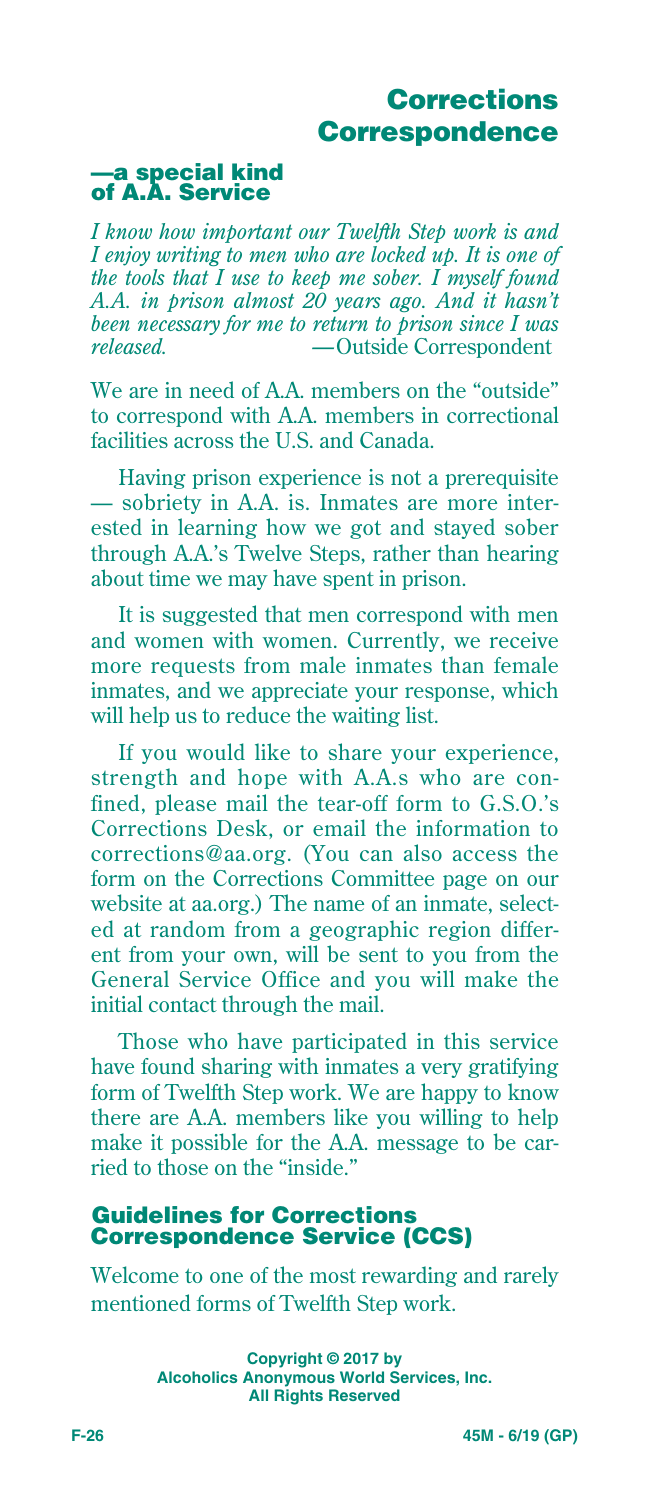In the spirit of cooperating with correctional facility requirements for correspondence and mail, here are some suggested guidelines drawn from shared experience to help you when writing to A.A. members on the "inside":

To begin, remember that when writing to an inmate, *you must use your last name on the envelope* or it will not be accepted by most institutions. The G.S.O. does not forward CCS mail.

1. We introduce ourselves by qualifying briefly in our opening letter.

2. We try to let the inmate know that writing, like all forms of sharing, helps us as much as it helps him or her.

3. We let the inmate know that he or she is not alone.

4. Most correspondents use their home address, since we match up correspondents from different regions. Some correspondents ask permission of their A.A. group or intergroup/central office to use the office P.O. Box for receiving mail.

5. We share sobriety and sobriety only.

6. We have found it best for all concerned if no emotional or romantic involvements develop.

7. If there is a desire to send a gift for a special occasion, we make it an A.A. book, A.A. literature, or Grapevine material. (Before sending literature, see if the facility will allow it. Many Correctional Facilities will permit inmates to receive only literature sent directly from the publishers.) Also, some facilities do not allow inmates to receive stamps or preaddressed, stamped envelopes.

8. In the spirit of the Twelfth Tradition, we respect the anonymity of our correspondents.

9. We encourage "inside" A.A. group activity and stress making that first meeting *the day* the inmate leaves confinement.

10.We encourage "inside" correspondents to notify G.S.O. prior to their release so that G.S.O. can set up a prerelease contact from their home community.

Thank you for your willingness to share in this most important work.